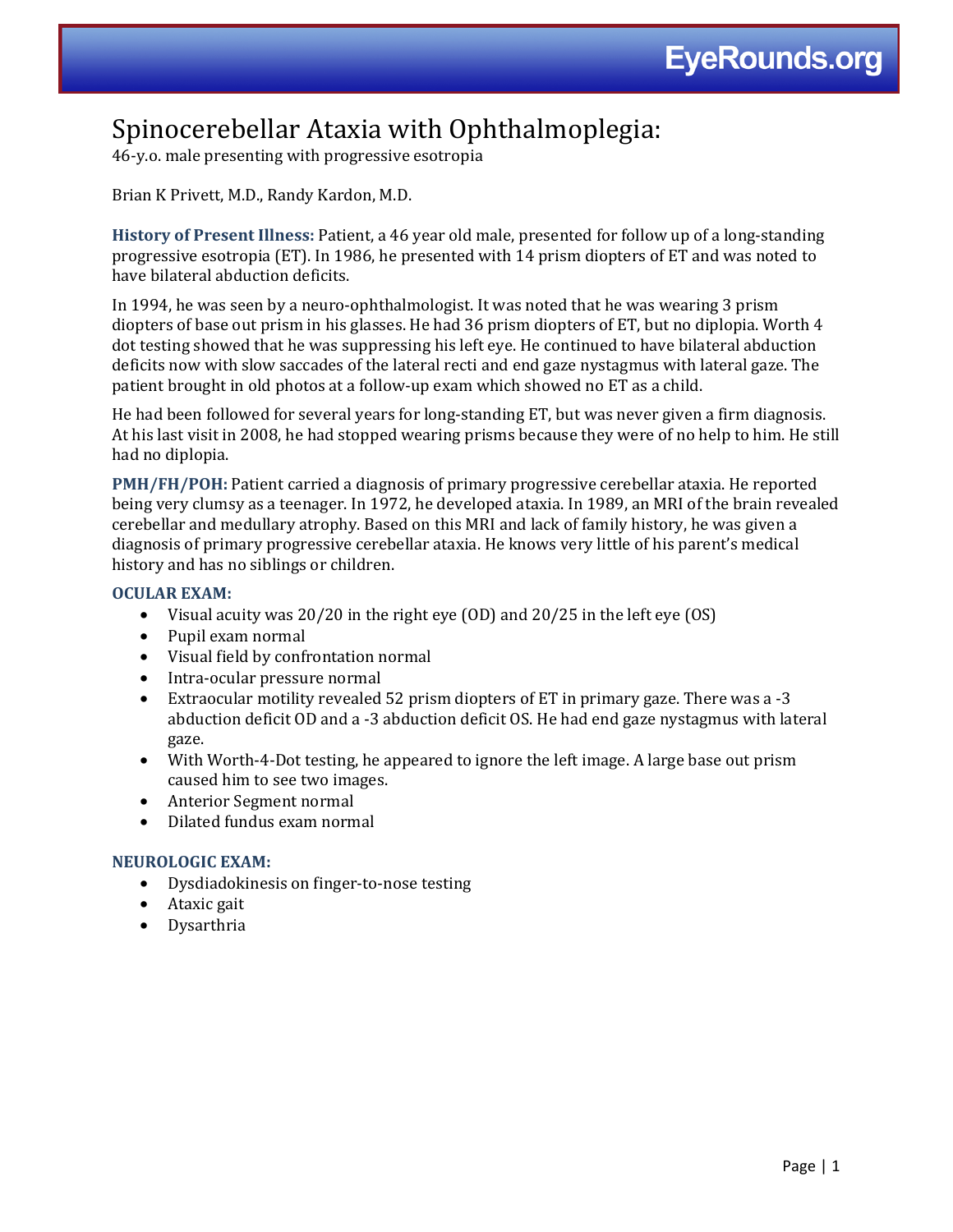

**Figure 1-5:** Patient had 52 prism diopters of ET in primary gaze with bilateral abduction deficits.

**Video 1:** Extraocular movements. Note the bilateral abduction deficits and end gaze nystagmus on lateral gaze.

**Video 2:** Dysdiadokinesis with finger-to-nose testing **Video 3:** Ataxic gait

**Video 4:** Dysarthria

View all videos online at http://www.EyeRounds.org/cases/109-SCA.htm.

## **Discussion**

This gentleman originally presented in 1986 with progressive esotropia. Since that time, there have been multiple publications linking spinocerebellar ataxia to disorders of extraocular movements and vergence. This gentleman was relieved to hear that his long-standing esotropia was likely related to his spinocerebellar ataxia. Despite his negative family history, it is possible that one of his parents could have carried a milder form of the disease due to "anticipation" (see below for explanation).

It was discussed with him that he could undergo strabismus surgery if he liked, however his esotropia would likely continue to progress. This would likely cause diplopia, which he currently did not have secondary to ignoring. He was seen one year later in follow up after this exam. His ET was stable.

**Diagnosis:** Spinocerebellar ataxia with ophthalmoplegia

There are at least 30 different types of spinocerebellar ataxias (SCA) also referred to as autosomal dominant cerebellar ataxias (ADCA). These are divided into three categories based on they're typical presentation (See Table 2 below). The number of ADCAs increases each year as more protein products are genotyped (1).

Several of the SCAs have known protein products such as ataxin-1 which is responsible for SCA 1. Most SCA mutations involve CAG nucleotide repeats resulting in protein products with large polyglutamine domains. These proteins tend to aggregate and form inclusions. These inclusions have a toxic effect. CAG repeats are unstable leading to de novo mutations that can occur during transmission and cause trinucleotide repeat expansion. This leads to "anticipation" meaning that the phenotypical expression can increase between generations (2,3). It is important to remember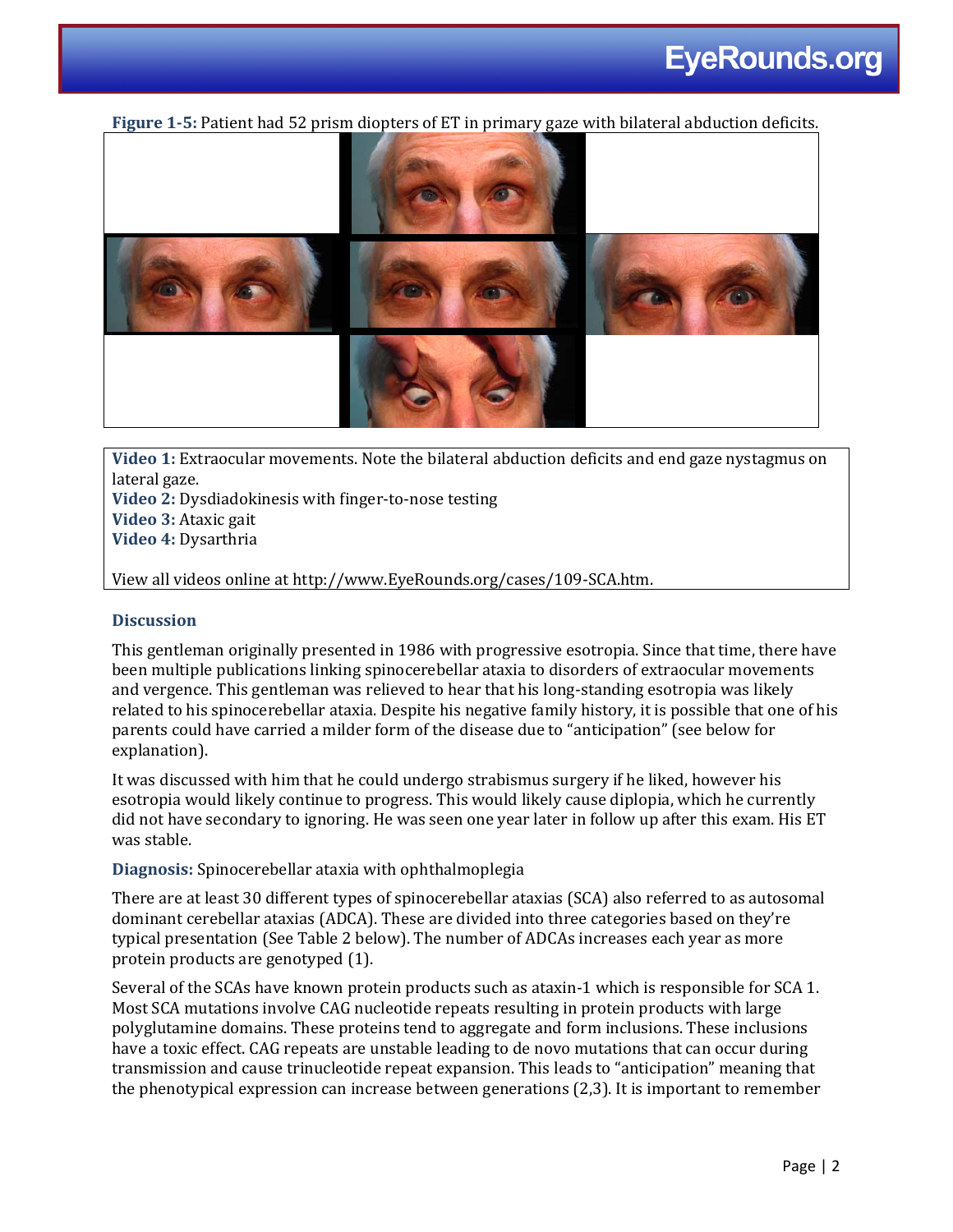when patients present with apparent sporadic disease, their parents may have had a less severe form of the disease.

The most prevalent SCA worldwide is SCA3 also known as Machado-Joseph Disease. This disease was named for two families of Portuguese and Azorean decent described in the 1970s. The prevalence is 1 in 4000 among Portuguese and 1 in 140 on the Azorean island of Flores. It has been associated with a higher incidence of diplopia and ophthalmoplegia than other SCAs (4).

Cerebellar disease can cause multiple disorders of ocular motility. Recently there has been clear evidence of impairment of vergence eye movements in SCA3. The anatomical centers that mediate vergence movements are still not completely understood. There is some evidence that the medial nucleus reticularis tegmenti pontis (NRTP) may be involved. Interestingly, the NRTP is contiguous with the paramedian pontine reticular formation (PPRF) which controls lateral gaze (4).

**Table 1:** Oculomotor Deficits with SCA Slow saccades – SCA1, SCA2, SCA3, SCA7, SCA28 Down-beat nystagmus – SCA6 Ophthalmoplegia – SCA1, SCA2, SCA3, SCA28, SCA30 Ocular dyskinesia – SCA10

Aside from disorders of ocular motility, a characteristic finding of SCA7 is cone-rod dystrophy. Recent evidence suggests that ataxin-7 interacts with CRX which is a nuclear transcription factor predominantly expressed in retinal photoreceptor cells in which a mutation can cause cone-rod dystrophy (5).

**Table 2:** The Spinocerebellar Ataxias:

| $\mathbf{r}$ and $\mathbf{r}$ and opinocence of $\mathbf{r}$ and $\mathbf{r}$ and $\mathbf{r}$<br>Epidemiology                                                                                                                                                                   | <b>Signs</b>                                                                                                                                                                                                                                                                                                                                                            |
|----------------------------------------------------------------------------------------------------------------------------------------------------------------------------------------------------------------------------------------------------------------------------------|-------------------------------------------------------------------------------------------------------------------------------------------------------------------------------------------------------------------------------------------------------------------------------------------------------------------------------------------------------------------------|
| Prevalence 1-4 of 400,000<br>Age of onset varies based on mutation but onset<br>is typically 3rd-4th decade<br>Spinocerebellar Ataxia implies an autosomal<br>dominant pattern. There are several other<br>inherited, sporadic, and acquired causes of<br>cerebellar ataxia (1). | Category I<br>Gait ataxia, limb ataxia, dysarthria<br>ophthalmoplegia, optic atrophy, dementia,<br>extrapyramidal signs. Most SCAs fall into<br>this category.<br>Category II (SCA7)<br>Signs of category I with pigmentary<br>retinopathy<br>Category III<br>Older age of onset, typically > 50<br>"Pure cerebellar" syndrome without other<br>neurologic findings (1) |
| <b>Symptoms</b>                                                                                                                                                                                                                                                                  | <b>Treatment</b>                                                                                                                                                                                                                                                                                                                                                        |
| Imbalance with standing<br>Impaired coordination<br>Slurred speech<br>Diplopia                                                                                                                                                                                                   | Limited<br>Some results with 5-hydroxytryptophan,<br>buspirone or tandospirone,<br>sulfamethoxazole/trimethoprim<br>or lamotrigine in SCA3<br>Strabismus surgery if stable (6)                                                                                                                                                                                          |